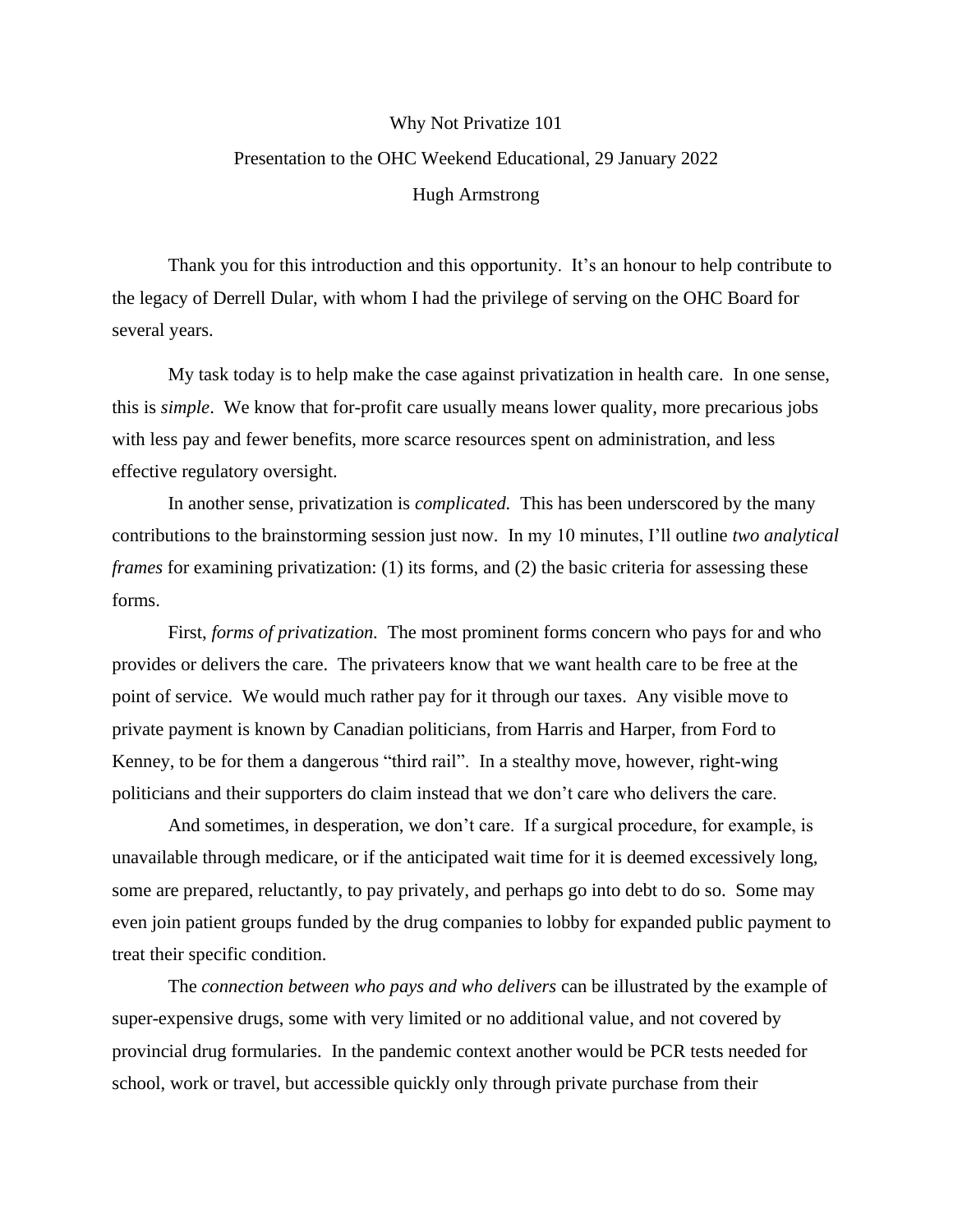manufacturers and distributors. In long-term care an illustrative example is the employment, by family members who can pay for it, of private companions deemed needed for residents.

On *who provides*, we happily have very few for-profit hospitals in Canada. But the story doesn't end there. As public funding for hospitals and doctors is cut back, or was not comprehensive in the first place, insurers rush in. They offer out-of-hospital coverage for drugs, rehab and other therapies, mental health services, homecare and so on. Even doctors' notes. About 30% of health care costs are borne either by individuals out of pocket or by (mainly) private insurance, revealing again the connection between who pays and who provides, as we are held responsible as individuals and families for more of our care.

There also exist *several other, interconnected forms of privatization* I can briefly list. One is the *contracting out* by facilities of specific services, not only food and laundry, but also building maintenance, security, and beyond, including management. *Decision-making* can be moved to outside consultants, often employed by large firms like KPMG or Deloitte. *Business practices* (such as just-in-time delivery or continuous quality improvement) and *business language* (such as bottom line or business plan or customer) can infect public institutions. Perhaps most insidiously, care work can be sent to another type of private, *the private household*, where it is done primarily by unpaid, generally unrecognized women.

I could elaborate on the forms at length, but instead will say a few words about criteria. Conventionally, students of public policy consider three main criteria: the *quality, efficiency, and accessibility* of a proposed or established policy. There are often trade-offs to consider. High quality, for instance, can come at the expense of cost efficiency and/or universal accessibility, as the US system demonstrates so clearly. Some Americans receive excellent, insurance-funded care; others get poor or no care.

However, *privatization fails on all three criteria*. Take *quality*. For-profit nursing homes usually have higher rates of infection and death, of hospitalization and of verified complaints than do their non-profit and municipal counterparts. This should come as no surprise, as they, and for-profit firms throughout health care, spend less on staffing and training than do the nonprofit and public entities. And they divert revenues from care to the pockets of senior executives and owners.

For-profit organizations tend to *cost* more. In their pursuit of profit, they and their public funders incur much higher transaction costs. The presumption of dishonesty means that both